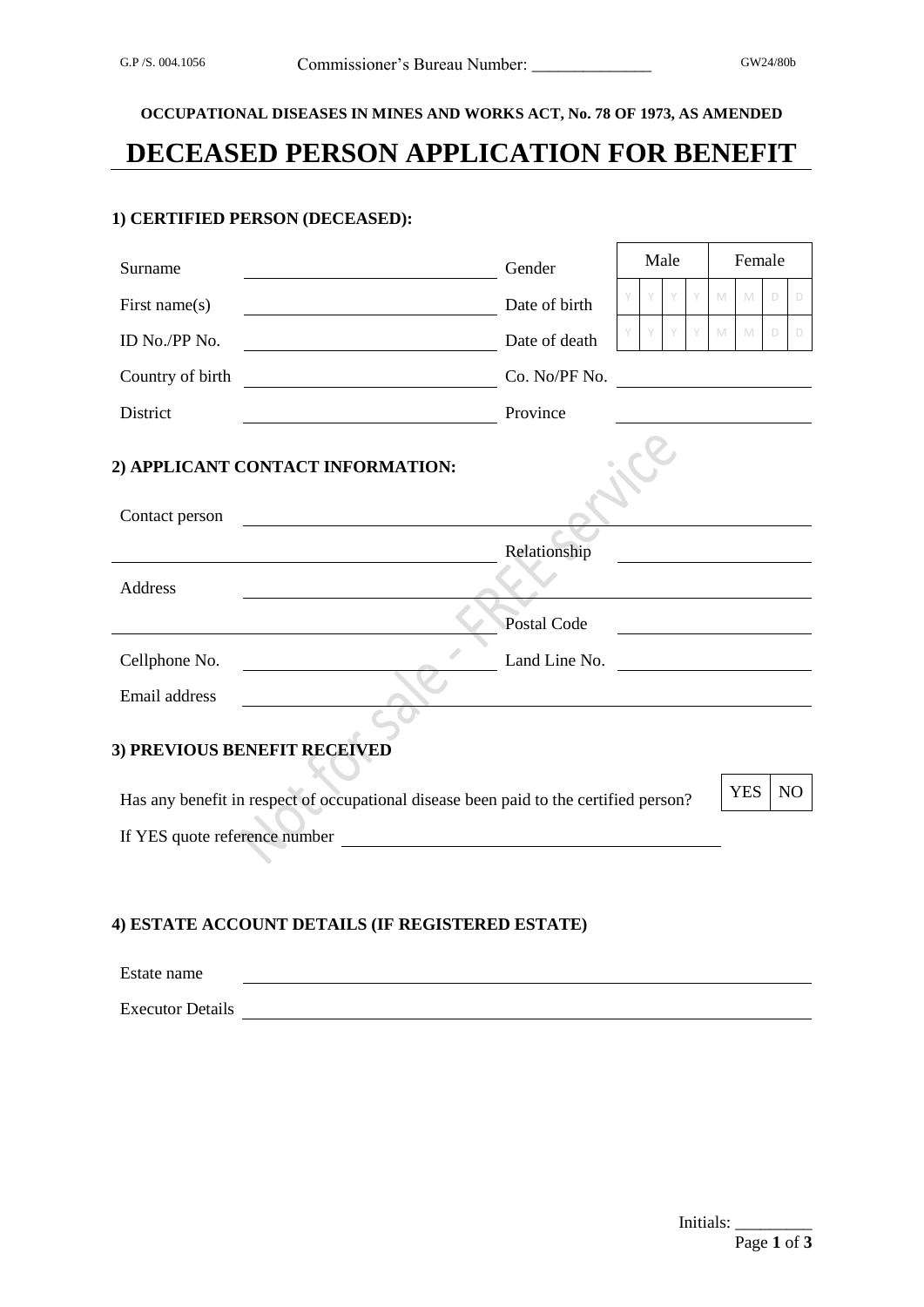### **5) BANKING DETAILS (ESTATE)**

I, \_\_\_\_\_\_\_\_\_\_\_\_\_\_\_\_\_\_\_\_\_\_\_\_\_\_\_\_\_\_\_\_\_\_\_\_\_\_\_\_\_\_\_\_\_ (Executor), hereby authorise you to pay the benefit/s, if approved, into my Bank account:

| Name of account holder                           |         |         |  |              |  |        |  |  |  |  |
|--------------------------------------------------|---------|---------|--|--------------|--|--------|--|--|--|--|
| Account Holder ID No./PP No.                     |         |         |  |              |  |        |  |  |  |  |
| Name of Bank                                     |         |         |  |              |  |        |  |  |  |  |
| <b>Account Type</b>                              | Savings | Current |  | Transmission |  | Other: |  |  |  |  |
| <b>Account Number</b>                            |         |         |  |              |  |        |  |  |  |  |
| <b>Branch Code</b>                               |         |         |  |              |  |        |  |  |  |  |
| 6) BENEFICIARY LISTING (IF NO ESTATE REGISTERED) |         |         |  |              |  |        |  |  |  |  |

## **6) BENEFICIARY LISTING (IF NO ESTATE REGISTERED)**

| <b>BENEFICIARY</b> | <b>BENEFICIARY</b> | <b>RELATIONSHIP</b> | <b>IDENTIFICATION OR</b> |  |  |  |  |  |  | <b>BANK</b> | <b>ACCOUNT NUMBER</b> |  |  |  |  |  |  |  |  |  |  |  |  |  |  |
|--------------------|--------------------|---------------------|--------------------------|--|--|--|--|--|--|-------------|-----------------------|--|--|--|--|--|--|--|--|--|--|--|--|--|--|
| <b>NAMES</b>       | <b>SURNAME</b>     |                     | <b>PASSPORT NUMBER</b>   |  |  |  |  |  |  |             |                       |  |  |  |  |  |  |  |  |  |  |  |  |  |  |
|                    |                    |                     |                          |  |  |  |  |  |  |             |                       |  |  |  |  |  |  |  |  |  |  |  |  |  |  |
|                    |                    |                     |                          |  |  |  |  |  |  |             |                       |  |  |  |  |  |  |  |  |  |  |  |  |  |  |
|                    |                    |                     |                          |  |  |  |  |  |  |             |                       |  |  |  |  |  |  |  |  |  |  |  |  |  |  |
|                    |                    |                     |                          |  |  |  |  |  |  |             |                       |  |  |  |  |  |  |  |  |  |  |  |  |  |  |
|                    |                    |                     |                          |  |  |  |  |  |  |             |                       |  |  |  |  |  |  |  |  |  |  |  |  |  |  |
|                    |                    |                     |                          |  |  |  |  |  |  |             |                       |  |  |  |  |  |  |  |  |  |  |  |  |  |  |
|                    |                    |                     |                          |  |  |  |  |  |  |             |                       |  |  |  |  |  |  |  |  |  |  |  |  |  |  |

**Please ensure that the Account Holder ID No./PP No. agrees to the information registered with the bank.**

**Please provide a bank statement / stamped letter from the bank as support for each account listed**